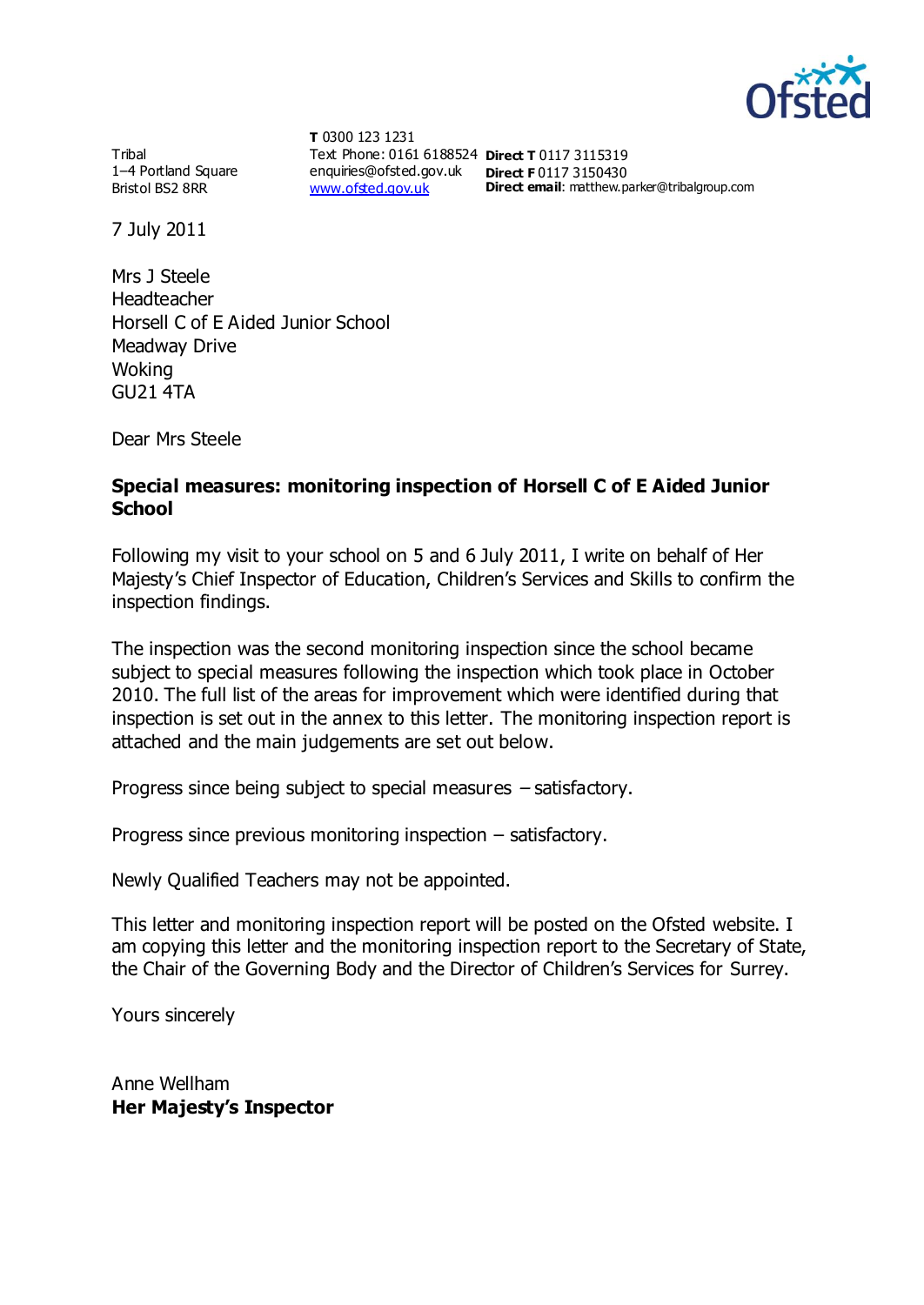

# **Annex**

## **The areas for improvement identified during the inspection which took place in July 2011**

- Accelerate pupils' progress in order to raise their attainment in English and mathematics by:
	- − ensuring that the more-able pupils are always given work which challenges and extends them
	- − analysing the reasons why girls underachieve in mathematics and implementing consistent teaching strategies which build their confidence and understanding
	- − giving pupils more opportunities to write at length independently in order to improve the fluency of their writing.
- $\blacksquare$  Ensure that teaching is consistently good in all year groups by:
	- − ensuring all teachers take responsibility for assessing pupils' progress regularly throughout the year and making sure they are on track to meet challenging targets in relation to their initial starting points
	- − checking the accuracy of teachers' assessments so that there is wholeschool agreement about levels of attainment and what constitutes good and satisfactory progress
	- − eliminating inconsistencies between classes and year groups so that all groups of pupils are given work which challenges and extends their thinking.
- Increase the effectiveness of leadership, management and governance in driving improvement by:
	- − evaluating all aspects of the school's work with greater rigour
	- − giving senior and middle leaders more autonomy and accountability for driving improvement and monitoring pupils' progress
	- − involving teachers in checking their pupils' progress from term to term and taking swift action to tackle early signs of underachievement
	- − ensuring that the school improvement plan includes precise actions, timescales and measurable targets for improvement so that staff and governors can evaluate the impact of actions taken.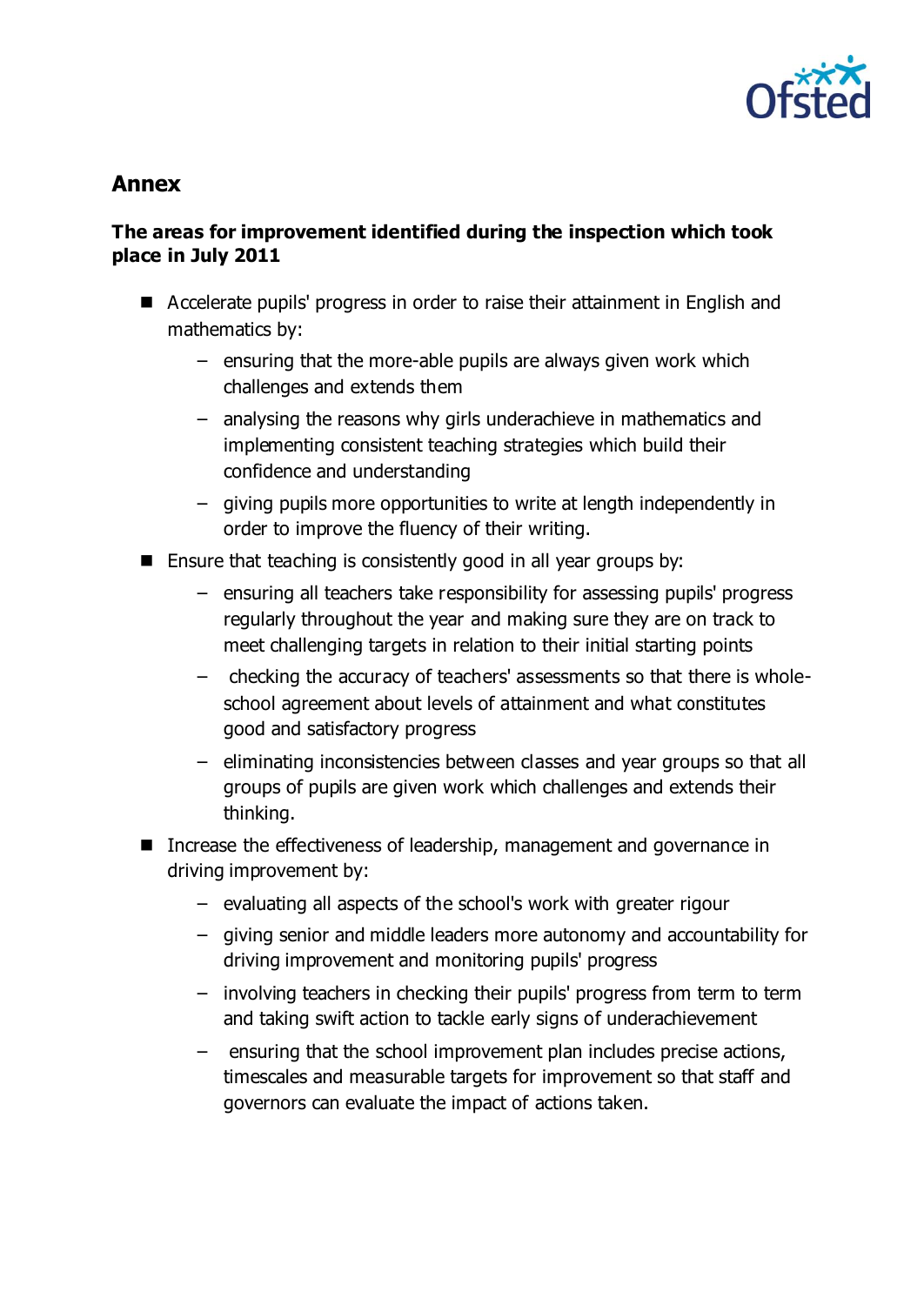

## **Special measures: monitoring of Horsell C of E Aided Junior School**

### **Report from the second monitoring inspection on 5 – 6 July 2011**

### **Evidence**

The inspector observed the school's work, visited lessons, scrutinised documents and met with the senior leadership team, heads of year, subject leaders, teachers, groups of pupils, two representatives from the governing body, a consultant employed by the local authority and the School Improvement Partner.

## **Context**

Since the last monitoring visit there have been changes made to the timetable to introduce daily sessions to improve skills in reading, English and mathematics for all year groups. Six members of staff will leave the school at the end of the academic year. All posts have been filled with experienced staff recruited from other schools, including a local partner school.

## **Pupils' achievement and the extent to which they enjoy their learning**

Since the last visit the quality of assessment information has improved and systems to track the progress of pupils across year groups and from their starting points on entry to the school are more robust. Teachers have benefited from training in how to assess and moderate pupils' attainment in relation to National Curriculum levels. As a result, they are developing a better understanding of the achievement of pupils in their classes and are more confident in their ability to set accurate and realistic targets.

Year leaders are taking greater responsibility for tracking progress across year groups by taking ownership of pupil progress meetings and completing analyses of achievement. The gaps between what pupils achieve and what they are capable of achieving are narrowing. The percentage of pupils in the current Year 6 reaching or exceeding their expected levels of attainment has improved from 2010 although the school recognises that there are still too many who do not reach expected levels particularly in writing and mathematics. Inconsistencies in progress between and within year groups are being tackled and the school is beginning to address the legacy of underachievement particularly in the current Years 4 and 5. The progress of pupils with special educational needs and/or disabilities is carefully tracked and they receive good quality support from additional adults to sustain their learning. The attainment of the more able pupils is rising because they are increasingly being given appropriate work that challenges or extends them. Year 3 pupils are making better progress in writing as they are being given more opportunities to write at length independently.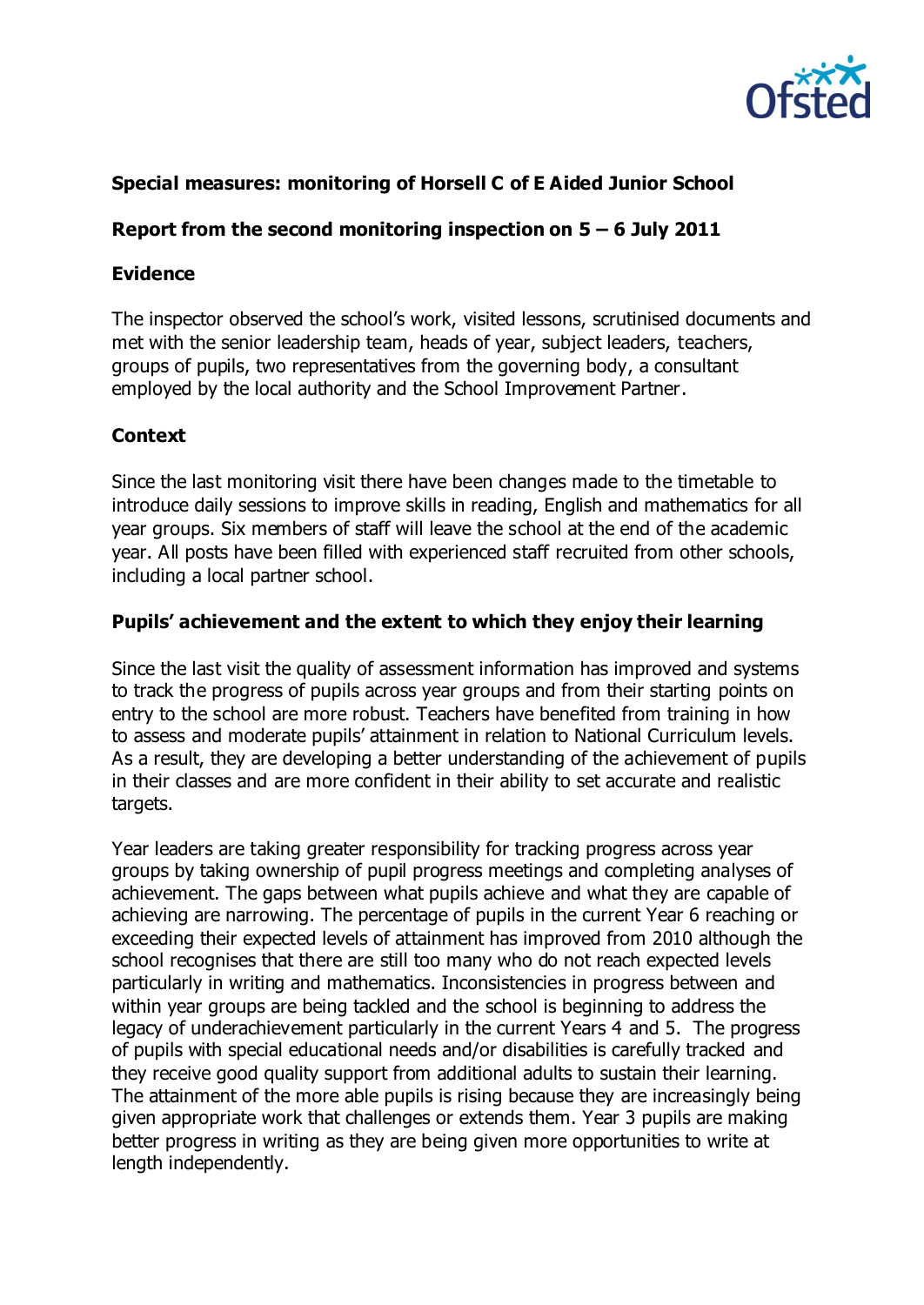

Progress since the last section 5 inspection on the areas for improvement.

 Accelerate pupils' progress in order to raise their attainment in English and mathematics – satisfactory.

#### **Other relevant pupil outcomes**

The school cares for the pupils very well and keeps them safe from harm. Pupils enjoy coming to school and attendance is high. Behaviour around the school and in the majority of lessons makes a strong contribution to learning.

#### **The effectiveness of provision**

The majority of teaching observed during the inspection was satisfactory. Teachers are using their increasing knowledge of what pupils already know and are capable of doing to plan lessons that pitch the work more accurately for pupils of different abilities and interests. Where activities and resources are used well to support independent thinking and move learning on, pupils make good progress. For example, Year 5 pupils enjoyed using a thesaurus to find new and interesting words to improve their sentences and pupils in Year 4 were able to explain how using a mirror helped their accuracy and recording in drawing a symmetrical shape. However, pupils' learning does not progress quickly enough in lessons where the chosen activities are not the most appropriate and pupils are unsure of exactly what they need to do. Pupils are keen to learn and apply themselves to the tasks they are set even when they do not fully engage their interest. Teachers are marking pupils' work regularly and providing detailed information on how to improve their work. However, they do not always routinely assess the learning that is taking place during the lesson and this is limiting opportunities for pupils to get immediate feedback on their work. Pupils report that they enjoy the additional daily sessions to improve their reading, English and mathematical skills although it is too soon to see the impact on achievement.

Progress since the last section 5 inspection on the areas for improvement.

**Ensure that teaching is consistently good in all year groups – satisfactory.** 

#### **The effectiveness of leadership and management**

Improved systems to assess pupils' levels of attainment and track their progress, combined with the development of teachers' skills in moderating assessments, are leading to an accepted and realistic understanding of achievement across the school. This has improved staff morale and provided clearer targets for improvement in this